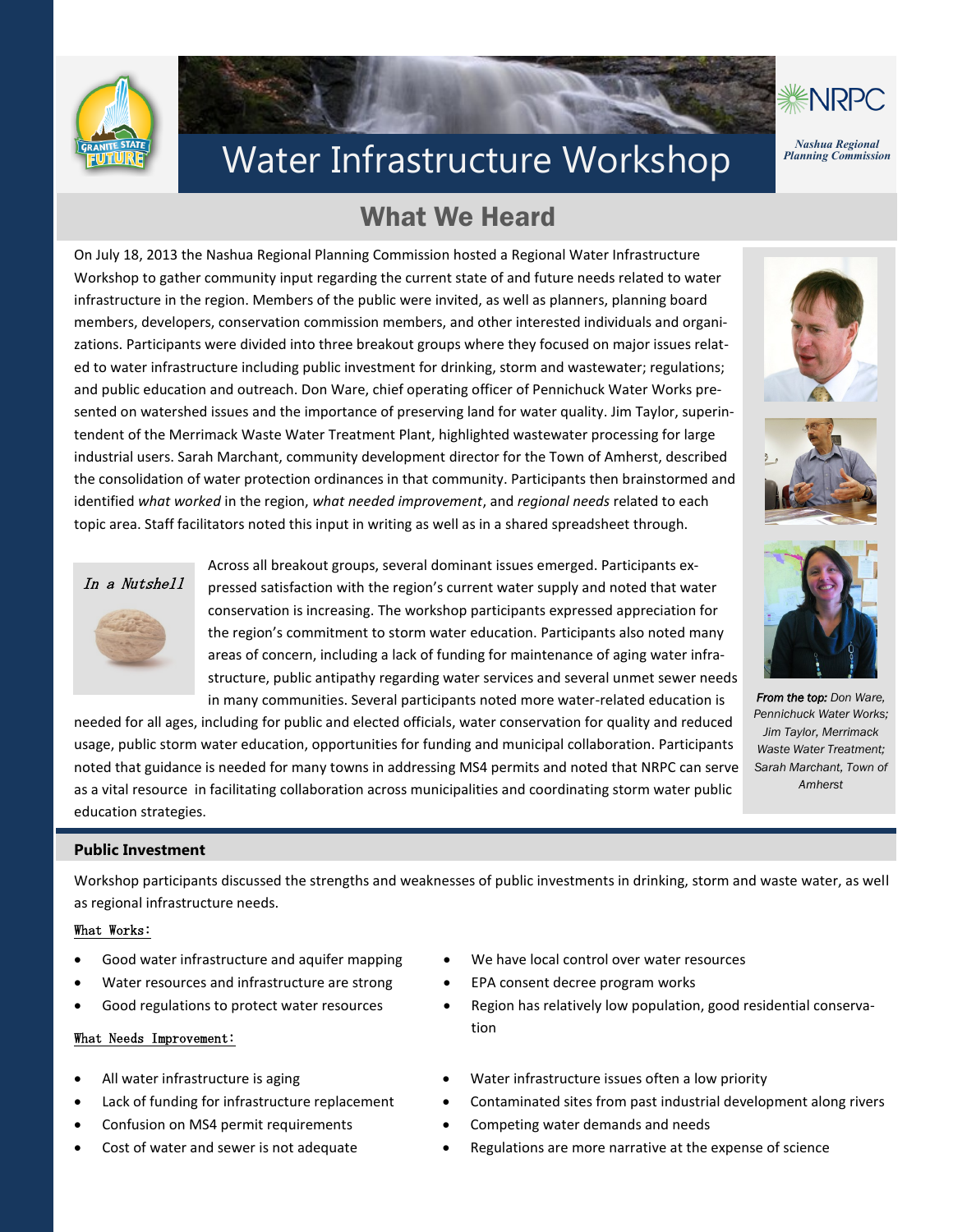#### **Public Investment, continued**

#### Regional Needs:

- Funding
- Coordinated regional water resource planning for towns
- Coordination for local projects
- Sewer in more areas
- More public education
- Better inventory of existing infrastructure
- Water infrastructure fee structure based on characteristics of property

#### **Regulation**

Workshop participants discussed strengths and weakness of current water protection regulations.

#### What Works:

- Groundwater ordinances are generally effective
- Many existing resources and examples of good regulations
- We have healthy relationships with regulatory agencies
- The goals in the new MS4 permit are good
- Lots of new stormwater opportunities

#### What Needs Improvement:

- Current regulations seem to encourage sprawl
- Lack of economic incentives for collaboration
- Developers are unfamiliar with and reluctant to use new low impact development technologies
- Cost of new MS4 permit is high
- Local regulations are unsupportive of sewer
- Examples to encourage consistency between towns

#### Regional Needs:

- Redevelopment regulations maybe antiquated for new technologies
- Extend aquifer protection regionally
- Curriculum for 4th and 8th graders
- Calculate maintenance costs for short term and long term needs
- Education on MS4 permit requirements

### **Stormwater Manuals**

Stormwater Booklet (NH DES)







Low Impact Development Guide (NRPC)



*Workshop participants received a list of resources for water infrastructure, including links to three storm water manuals. The NH DES Storm water Booklet provides examples of different storm water installations homeowners can chose from for their property. The Nashua Storm water Manual has two parts. The first section discusses what storm water is, where it comes from and problems associated. The second section reviews some LID techniques for managing stormwater. The NRPC LID Guide gives a brief overview of some LID techniques and discusses maintenance required for each.*

- Good land use regulations
- Recycling programs help keep waterways clear of debris
- Education may work better than enforcement
- Wellhead Protection Areas are working in Pelham
- Opposition to collaboration- towns want to make the choice that is most appropriate for their community
- Local regulations conflict with Shoreland Protection Act
- Implementation of water targets lag because of lack of awareness or prioritization
- Regulations don't capture existing single family lots
- More staff to enforce regulations
- Higher density versus large lot zoning, what's better?
- Encourage low impact development and best management practices
- Case study examples and regulation models to encourage consistency between towns
- Create opportunity for other towns to implement pre -treatment systems